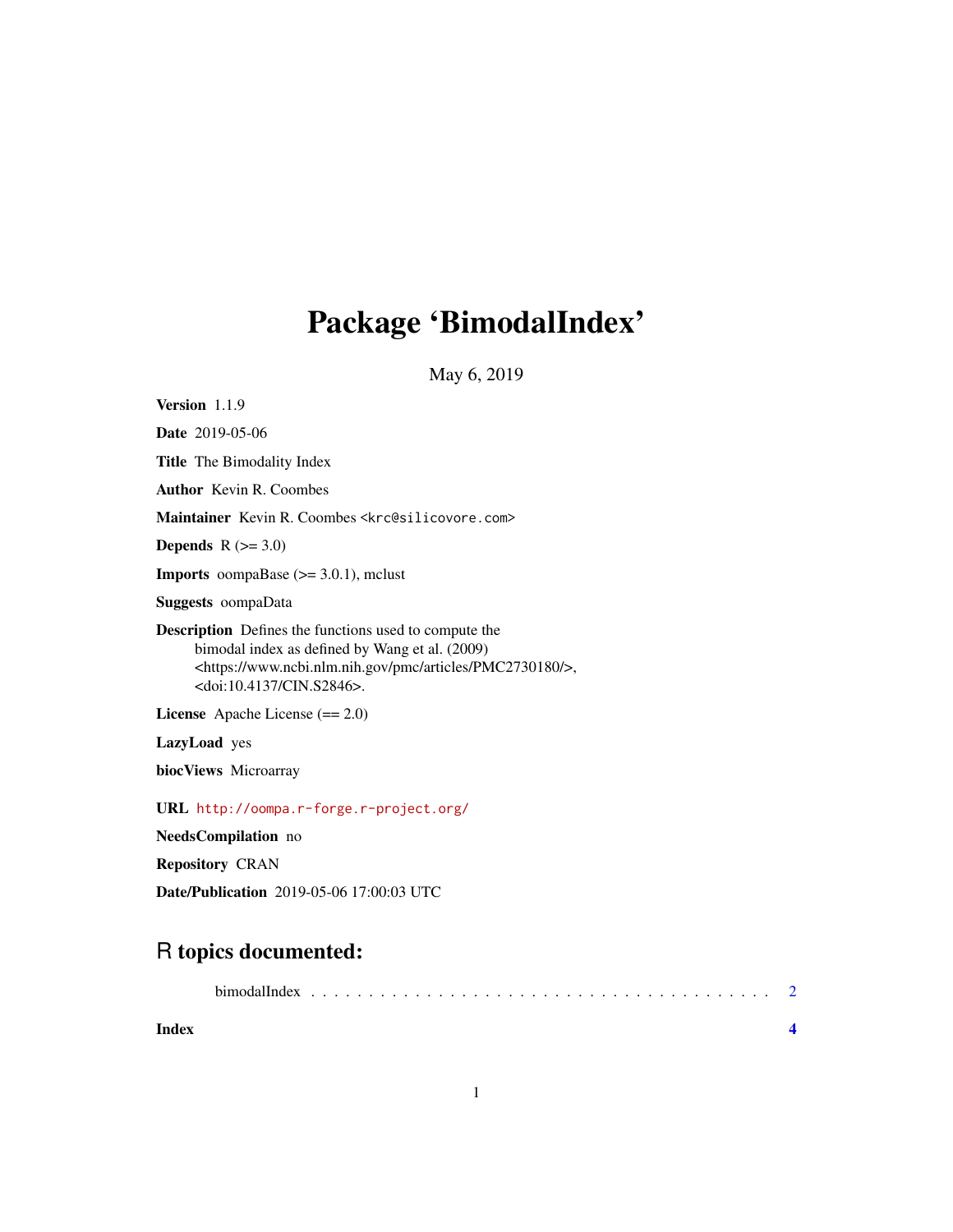<span id="page-1-0"></span>

#### **Description**

The "bimodality index" is a continuous measure of the extent to which a set of (univariate) data fits a two-component mixture model. The score is larger if the two components are balanced in size or if the separation between the two modes is larger.

#### Usage

bimodalIndex(dataset, verbose=TRUE)

#### Arguments

| dataset | A matrix or data frame, usually with columns representing samples and rows<br>representing genes or proteins. |
|---------|---------------------------------------------------------------------------------------------------------------|
| verbose | A logical value; should the function output a stream of information while it is<br>working?                   |

#### Details

Identifying genes with bimodal expression patterns from large-scale expression profiling data is an important analytical task, which is often addressed using model-based clustering. That technique commonly uses the Bayesian information criterion (BIC) or the Akaike information criterion (AIC) for model selection. In practice, however, BIC and AIC appear to be overly sensitive and may lead to the identification of bimodally expressed genes that are unreliable or not clinically useful. We propose using a novel criterion, the bimodality index, not only to identify but also to rank meaningful and reliable bimodal patterns.

We model the data as a mixture

$$
\pi N(\mu_1, \sigma) + (1 - \pi)N(\mu_2, \sigma)
$$

of two normal components with a common standard deviation. We define the standardized distance between the two means to be

$$
\delta = \frac{|\mu_1 - \mu_2|}{\sigma}.
$$

We then define the bimodality index as

$$
BI = \delta \sqrt{\pi (1 - \pi)}.
$$

The bimodality index can be computed by first using either a mixture model-based algorithm such as [Mclust](#page-0-0) or by using Markov chain Monte Carlo (MCMC) techniques to estimate the model parameters. In this package, we rely on the [Mclust](#page-0-0) implementation.

In the paper by Wang et al. referenced below, we provide a statistical justification for the definition of the bimodality index, based on considerations of power and sample size. Theoretical considerations suggest that, in the limit over the number of samples, a bimodality index of 1.1 or greater is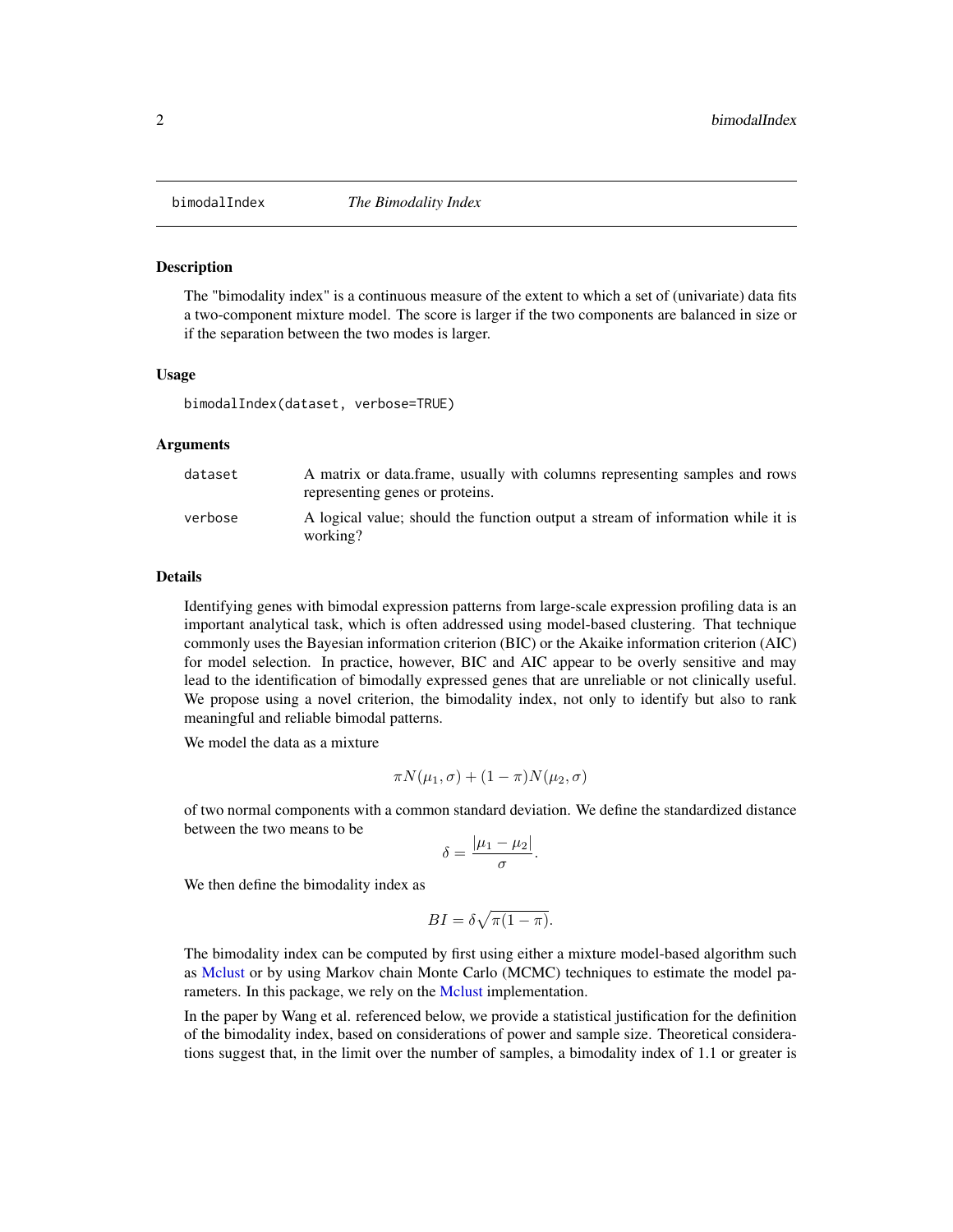#### bimodalIndex 3

likely to indicate a "useful" bimodal pattern of expression. Higher cutoffs are needed when there are relatively few samples, and can be chosen by simulating from the null distribution. We carried out simulation studies and applied the method to real data from a lung cancer gene expression profiling study. Our findings suggest that BIC behaves like a lax cutoff based on the bimodality index (much smaller than 1), and that the bimodality index provides an objective measure to identify and rank meaningful and reliable bimodal patterns from large-scale gene expression datasets.

#### Value

Returns a data frame containing six columns, with the rows corresponding to the rows of the original data set. The columns contain the four parameters from the normal mixture model (mu1, mu2, sigma, and pi) along with the standardized distance delta and the bimodal index BI.

#### Author(s)

Kevin R. Coombes <krc@silicovore.com>

#### References

Wang J, Wen S, Symmans WF, Pusztai L, Coombes KR. *The bimodality index: A criterion for discovering and ranking bimodal signatures from cancer gene expression profiling data.* Cancer Informatics, 2009 Aug 5; 7:199–216.

#### Examples

```
library(oompaData)
data(lungData)
bi <- bimodalIndex(lung.dataset, verbose=FALSE)
summary(bi)
```